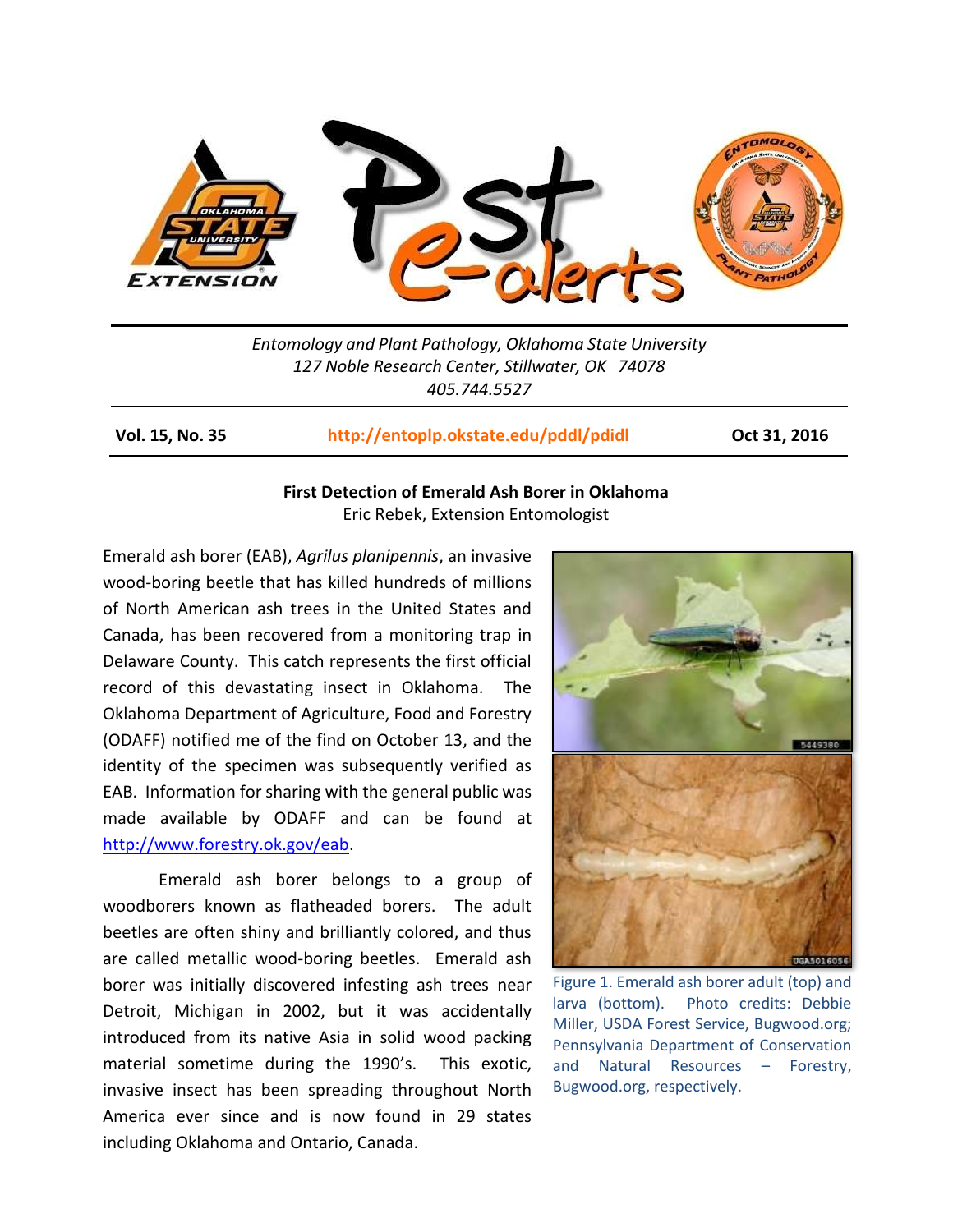**Description.** Emerald ash borer adults are metallic green, somewhat bullet shaped, and measure approximately  $\frac{1}{2}$  inch long (Fig. 1). Females begin to lay eggs 2 weeks after emergence in the spring. Eggs are yellowish white when laid, but eventually turn brownish yellow prior to hatching. Upon hatching, larvae immediately bore through the outer bark and begin excavating feeding galleries in the cambium and phloem tissues. The creamy white larvae measure 1 to 1  $\frac{1}{4}$ inch long when fully grown and are flat with segmented bodies (Fig. 1). Larvae overwinter within the tree and pupate in late winter. Adult beetles emerge in the spring, leaving distinctly D-shaped exit holes in the bark of the trunk and limbs (Fig. 2).

**Hosts and Damage.** The only known hosts that are susceptible to EAB in North America are ash (*Fraxinus* spp.) trees and the white fringetree (*Chionanthus virginicus*). As larvae feed and



Figure 2. D-shaped exit hole left by adult EAB upon emergence from infested ash trees. Photo credit: Kenneth R. Law, USDA APHIS PPQ, Bugwood.org.

 $\overline{\phantom{a}}$ 

tunnel through the phloem, they scar the xylem and girdle the tree, cutting off the flow of nutrients and water. Initial symptoms include a thinning canopy with dieback starting in the upper one-third of the tree. Adventitious shoots begin sprouting from the trunk, limbs, and roots (Fig. 3). Without

treatment, infested trees will ultimately die. Unlike our native woodborers, EAB will attack healthy as well as stressed trees. This serious pest will attack young and old trees, showing no preference for host size or age. Common signs and symptoms of EAB are covered in Oklahoma Cooperative Extension Service publication, [L-443.](http://pods.dasnr.okstate.edu/docushare/dsweb/Get/Document-9236/L-443%20Emerald%20Ash%20Borer.pdf)



Figure 3. Adventitious shoots on trunk and limbs of an ash infested with EAB. Photo credit: Edward Czerwinski, Ontario Ministry of Natural Resources, Bugwood.org.

**EAB Action Plan.** Now that we have confirmed the presence of EAB in our state, we need to know how to deal with this invasive species. Although the ash-elm-cottonwood species complex represents only 7% of Oklahoma's natural forests, 10% of the urban forests in Tulsa and Oklahoma City are comprised of ash. Thus, these municipalities and other urban areas stand to lose the most from the EAB invasion. The [Oklahoma Emerald Ash Borer Action Plan](http://www.forestry.ok.gov/Websites/forestry/images/EAB/EAB%20Action%20Plan,%202015.pdf) was established in 2015 to address the threat EAB poses to the urban forest. The EAB Action Plan provides direction as to how to handle this threat and establishes a clear chain of command for technical aspects of the invasion as well as outreach/communication of management efforts to the general public. In addition, the [EAB Guide for Oklahoma Communities](http://www.forestry.ok.gov/Websites/forestry/images/EAB/Oklahoma%20EAB%20Community%20Guide%20revised.pdf) provides guidance to municipalities under threat from EAB.